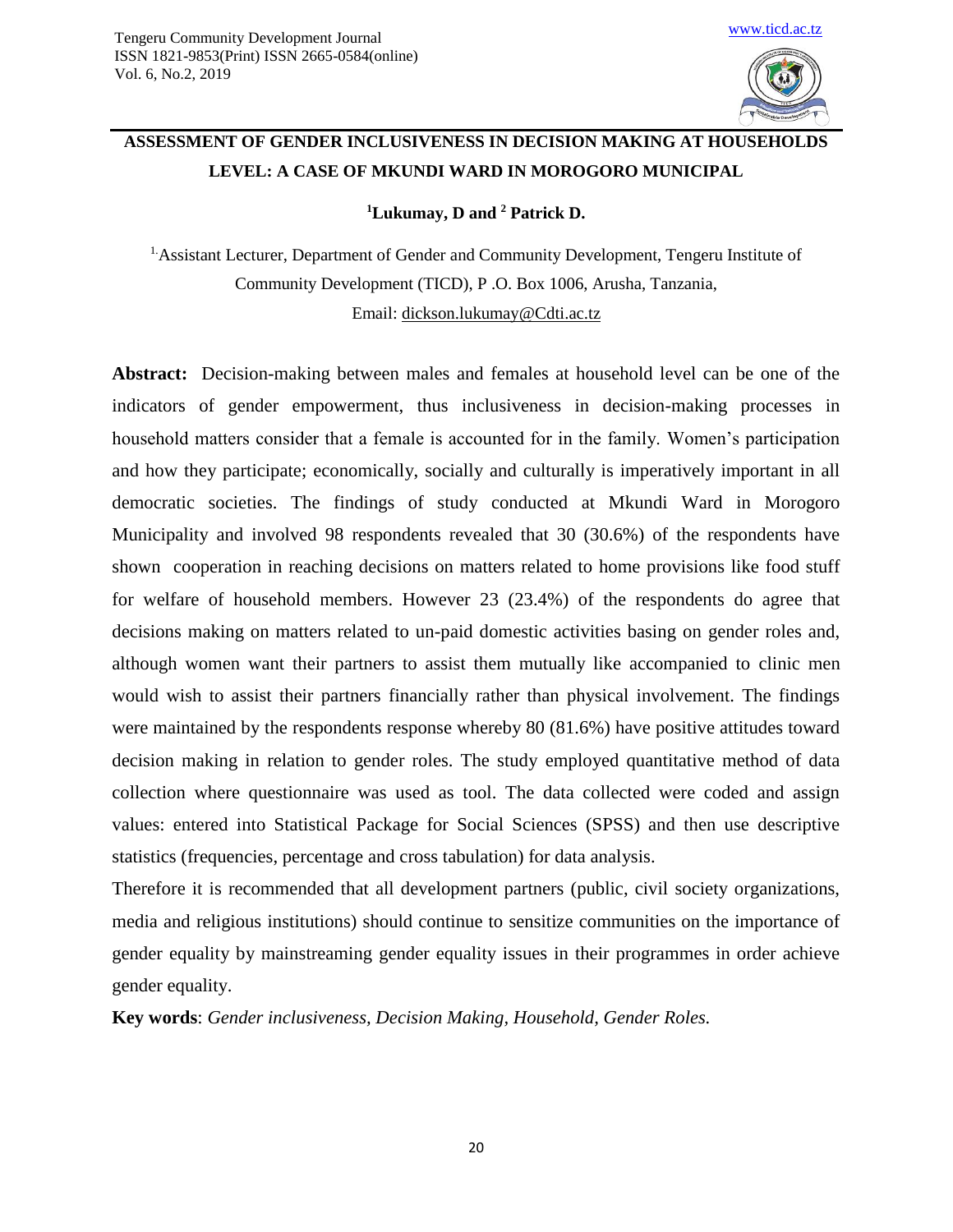

## **1.0 Introduction**

Gender equality is considered a critical element in achieving decent work for all women and men, in order to effect social and institutional change that leads to sustainable development with equity and growth. Also it is a way of looking at how social norms and power structures impact on the lives and opportunities available to different groups of men and women (ILO, 2019). For this matter all major global commitments today address gender equality in the context of their thematic concerns, as have a range of international, regional and national norms, standards and commitments. However women are still inadequately represented in the decision-making process at all levels, despite affirmative actions taken by the government in the past years. For instance at household level, attitudes that men are automatic heads and breadwinners are still exist. These attitudes based on the patriarchal structures limit women's voices to adequately be heard and influence family decisions on resources and other social matters. Equality has not been deep enough, nor has it been irreversible, this because the Millennium Development Goal 3 has left out all issues needed to achieve gender equality and women empowerment including eliminating violence. Discriminatory social norms and gender stereotypes remain pervasive across formal and informal institutions and continue to hold back progress towards gender equality.

Further the social norms that condone violence against women and girls prevent them from full and equal participation in social, economic and political life (ILO, 2014). Studies about decisionmaking in family life show that males usually have power in economic resource, they decide how to manage the general financial affairs of the family and determine the framework of many other aspects of family life while women are left with just responsible for decisions which are considered to be unimportant and trivial by both husband and wife (Rezapour and Ansari, 2014). In Tanzania, women are continued to be perceived as the main providers of unpaid care work in the household, even in cases where women engaged in paid work, most male consider this as a symptom of their household's poverty rather than an ideal situation (Idris, 2018). The question is what causes this situation? Perhaps is the intra-household dynamics of decision making and resources allocation. If the household members: males and females have different preferences, it is expected that households' members behave differently depending on who controls household resources. Hence it is imperative to uncover the situation of gender inclusiveness in decision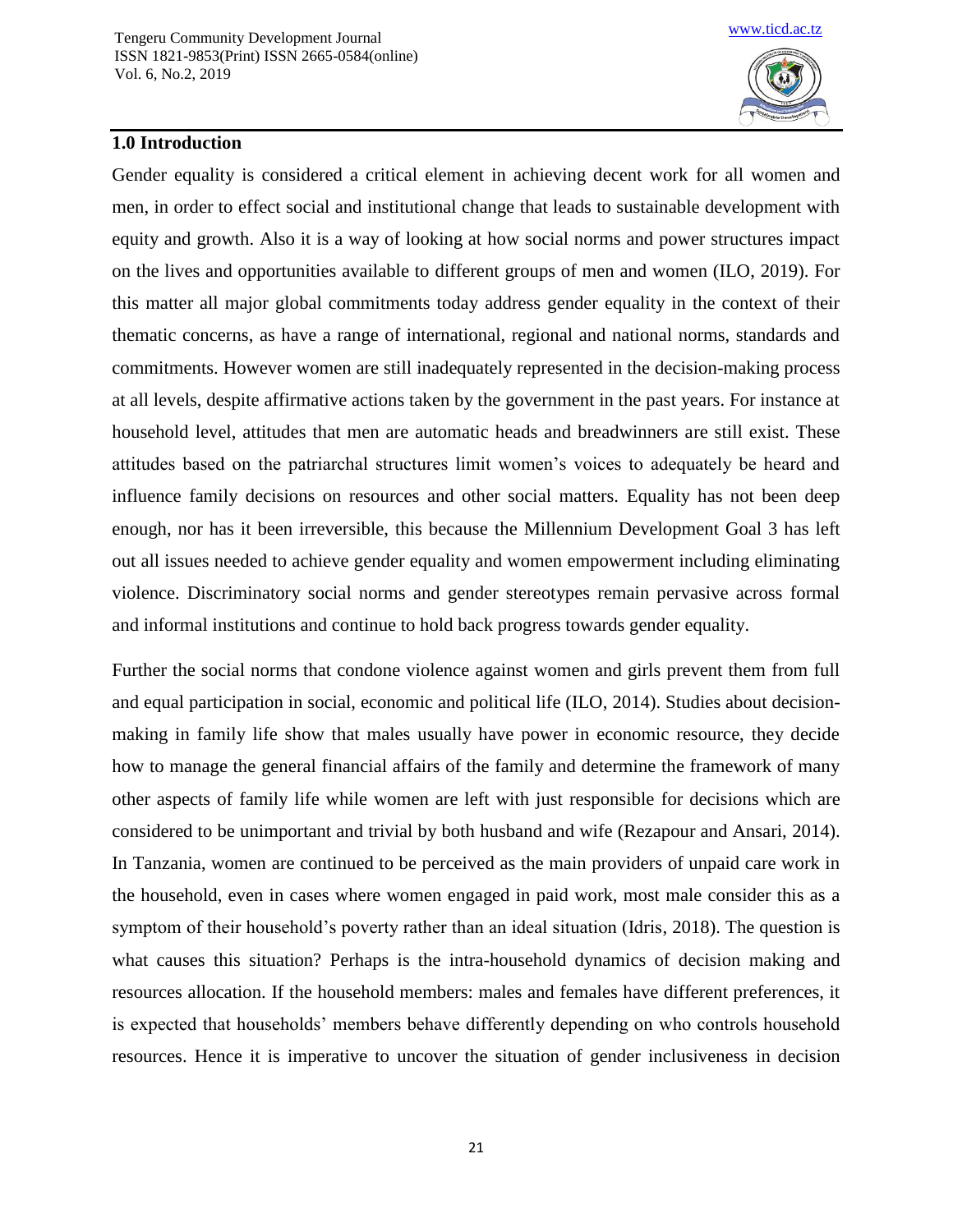

making in the household since traditional cultures favours males and discourage women from claiming their rights.

## **2.0 Methodology**

This study adopted a descriptive cross- sectional research design. The study targeted all the household members from four villages of Mawasiliano, Kilongo A, Bwawani and Mlimani at Mkundi ward in Morogoro Municipality which is made up of 11villages/Mitaa. According to 2012 census, Mkundi Ward had a population of 24,578 people. The four, village/mtaa of Mawasiliano, Kilongo A, Bwawani and Mlimani had a population of 11,836 people. Since the population of the area is given, the sample size was calculated by using Yamane formula

$$
n = \frac{N}{1 + N(e)^2}
$$

Where:  $n =$  Sample size,  $N =$  Population (11,836) and  $e =$  level of precision (0.1). Therefore the sample size was 118 but turn up was 98 participants. The villages were selected purposely due to their accessibility, but the participants were selected randomly. The study employed quantitative method of data collection. The data were collected from the household members by using questionnaire which were coded and assign values, and then entered into Statistical Package for Social Sciences tool (SPSS) and then descriptive statistics (frequencies, percentage and cross tabulation) were used to analyze data.

## **3.0 Results and Discussion**

# **3.1 Social Demographic Characteristics**

## **3.1.1 Sex of the respondents**

Social demographic characteristics of respondents (sex, marital status and level of education) were important variables in the study because they help in understanding tasks related to gender division of labour, gender roles in the household and decision making. The study findings show that women were involved in the study by 82.7% and men by 17.3% (Table 1). This is because during data collections only a few number of men were found at their home different from women, perhaps because normally, men go out to perform instrumental works while women remain at home doing domestic chores.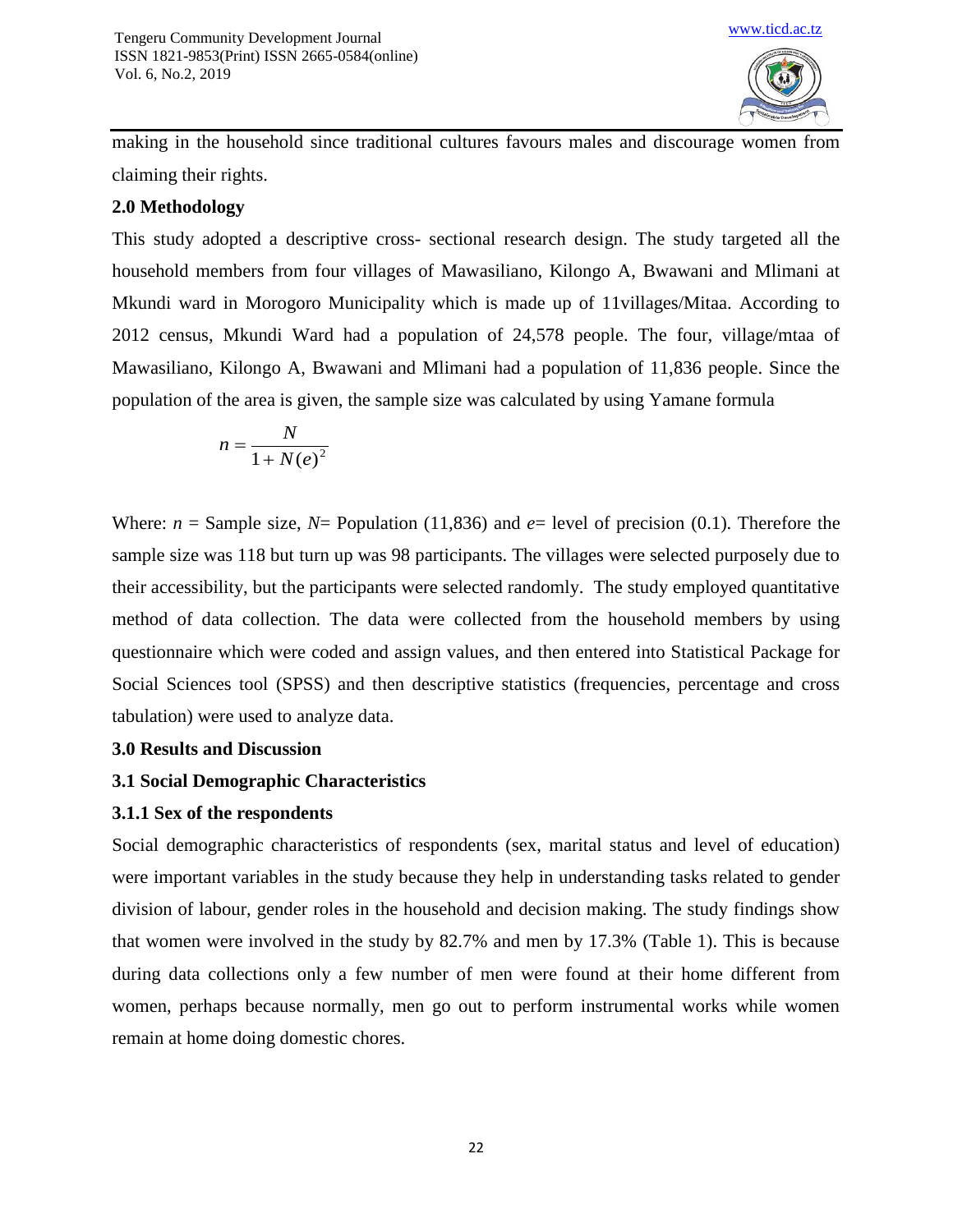

## **3.1.2 Marital status of respondents**

Marital status was of necessary to this study as far as gender inclusiveness is concern. This is because decision are either made between wife and husband or between parents and children or individually. The results of marital status from the respondents indicate that the majority of the respondents 87 (88.7%), were married, this corresponds to the target group of the study that is households, while the rest were single and widowed 5 (5.1%), 6 (6.1%) respectively (Table 1).

| <b>Variable</b>    | Category  | Frequency | Percentage |
|--------------------|-----------|-----------|------------|
| Sex                | Male      | 17        | 17.3       |
|                    | Female    | 81        | 82.7       |
| Marital status     | Single    | 5         | 5.1        |
|                    | Married   | 87        | 88.8       |
|                    | Divorced  | 6         | 6.1        |
| Level of education | Primary   | 72        | 73.5       |
|                    | Secondary | 19        | 19.4       |
|                    | College   | 7         | 7.1        |

#### **Table 1: Distribution of Respondents by Social Demographic Characteristics (n=98)**

**Sources:** Research Findings. **(2019)**

## **3.1.3 Level of education of respondents**

Education is a tool and a means by which a person exploits his or her environment. Educated people are empowered in terms of access to information, knowledge on his/her civil and human rights and perhaps legal frameworks which provide protective measures against evils. Also education in this study helps in gathering knowledge of people about gender inclusiveness in decision making as opinions of people differs according to their level of education (Table 1 shows that the majority of the respondents had acquired primary education 72 (73.5%), while secondary and University level was at 19 (19.4%) and 7 (7.1%) respectively. Although the majority of participants acquired primary education, it doesn't mean they do not understand issues of gender relations because it is the matter of awareness raising. In the same note the European Institute for Gender Equality (EIGE 2019) addressed gender awareness as a process that helps to facilitate the exchange of ideas, improve mutual understanding and develop competencies and skills necessary for societal change. The process intends to change attitudes, behaviours and beliefs that reinforce inequalities between women and men.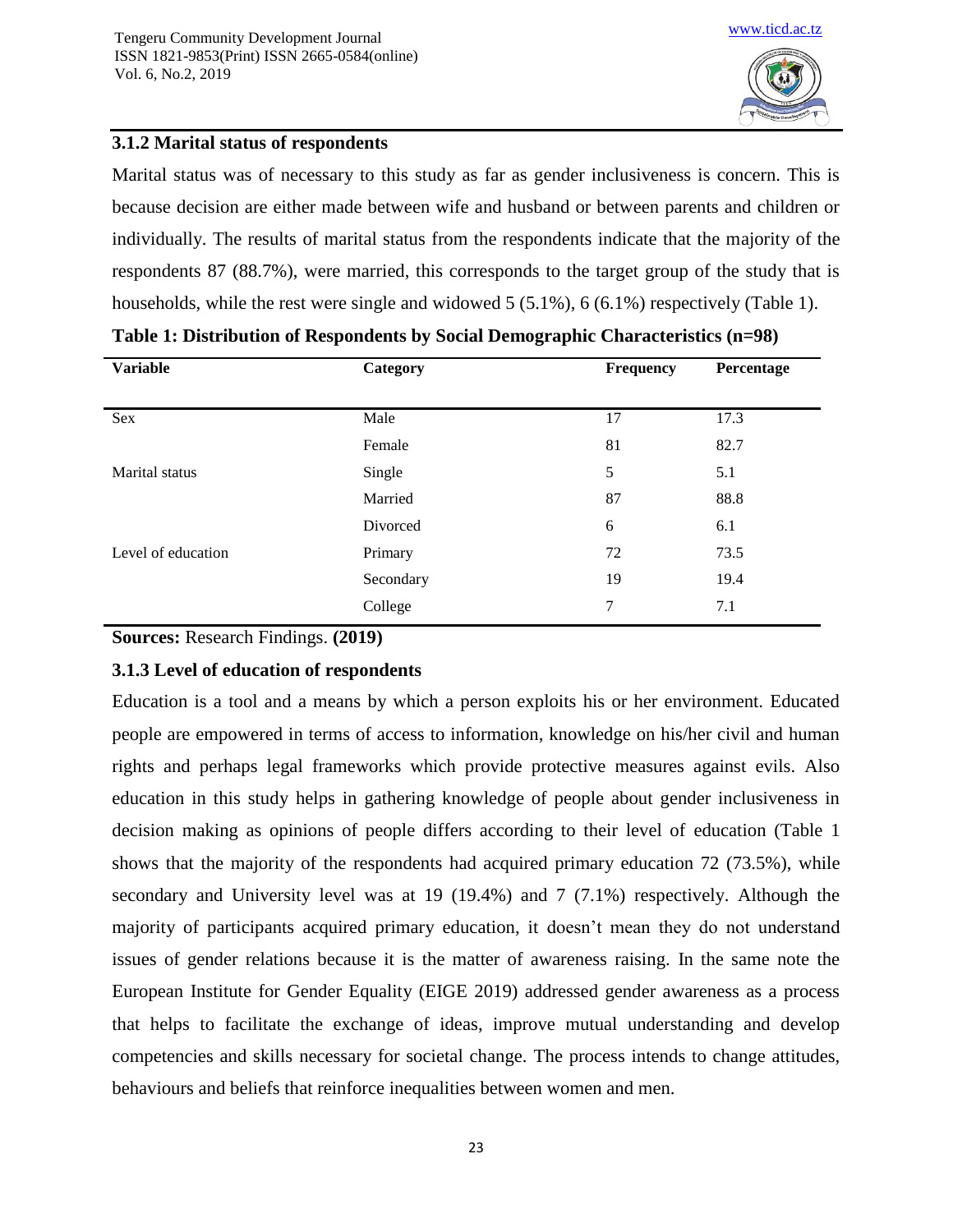

#### **3.2 Gender Roles in the Households in Relation to Decision-Making Process**

The response relating to gender roles on decision making at household level are presented on table 2.

| <b>Items</b>                                         | Respondents responses based on sex |              |              |
|------------------------------------------------------|------------------------------------|--------------|--------------|
|                                                      | Male                               | Female       | <b>Both</b>  |
| Un-paid domestic activities based on resources       | $11(11.2\%)$                       | 12 (12.2%)   | 23 (23.4%)   |
| Un-paid domestic activities based on social services | $2(2.0\%)$                         | $10(10.2\%)$ | $12(12.2\%)$ |
| Paid domestic activities based on resources (own)    | $7(7.1\%)$                         | 14 (14.3%)   | 21 (21.4%)   |
| Paid domestic activities based on access to          | $6(6.1\%)$                         | $6(6.1\%)$   | 12 (12.2%)   |
| Basic home provider in giving food                   | 21 (21.4%)                         | $9(9.2\%)$   | 30 (30.6%)   |

**Table 2: Response on Gender Roles in Decision Making at Households' Level (n=98)**

#### **Sources:** Research Findings. **(2019)**

The response show that 23 (23.4%) of the respondents agree that decisions making on matters related to un-paid domestic activities basing on gender roles. Un-paid domestic activities refer to the willingness of the household members: normally female to offer her labour to perform reproductive activities. Cooperation then means males and females agree to perform un-paid domestic activities at household level based on resources like cash that could be applied to. Also 2 (2.0%) of males respondents against 10 (10.2%) of females respondents agree that there is joint decisions when it comes to matters related to un-paid domestic activities basing on social services however the number of male respondents is five times less the number of females. This could mean that, gender stereotype is still exists on domestic social services like cooking, washing and caring children. In the same note, Maluka and Peneza (2018) had found that, women do prefer to be accompanied by their partners to clinics, especially on the first antenatal care visit, but men do not wish to be more actively involved in antenatal care and delivery, instead men would like to support their partners financially. In addition there was equal response between males and females on paid domestic activities based on access to resources 6 (6.1%). This could mean that gender inclusiveness on decision making about issues pertaining payment to access to domestic activities is much more agreeable than physical involvement. Conversely the data show that, although males and females decide jointly on paid domestic activities based on resources ownership it was only 7 (7.1%) of males' respondent against 14 (14.3%) females respondents who have agreed to have cooperation. Gibore *et al* (2019)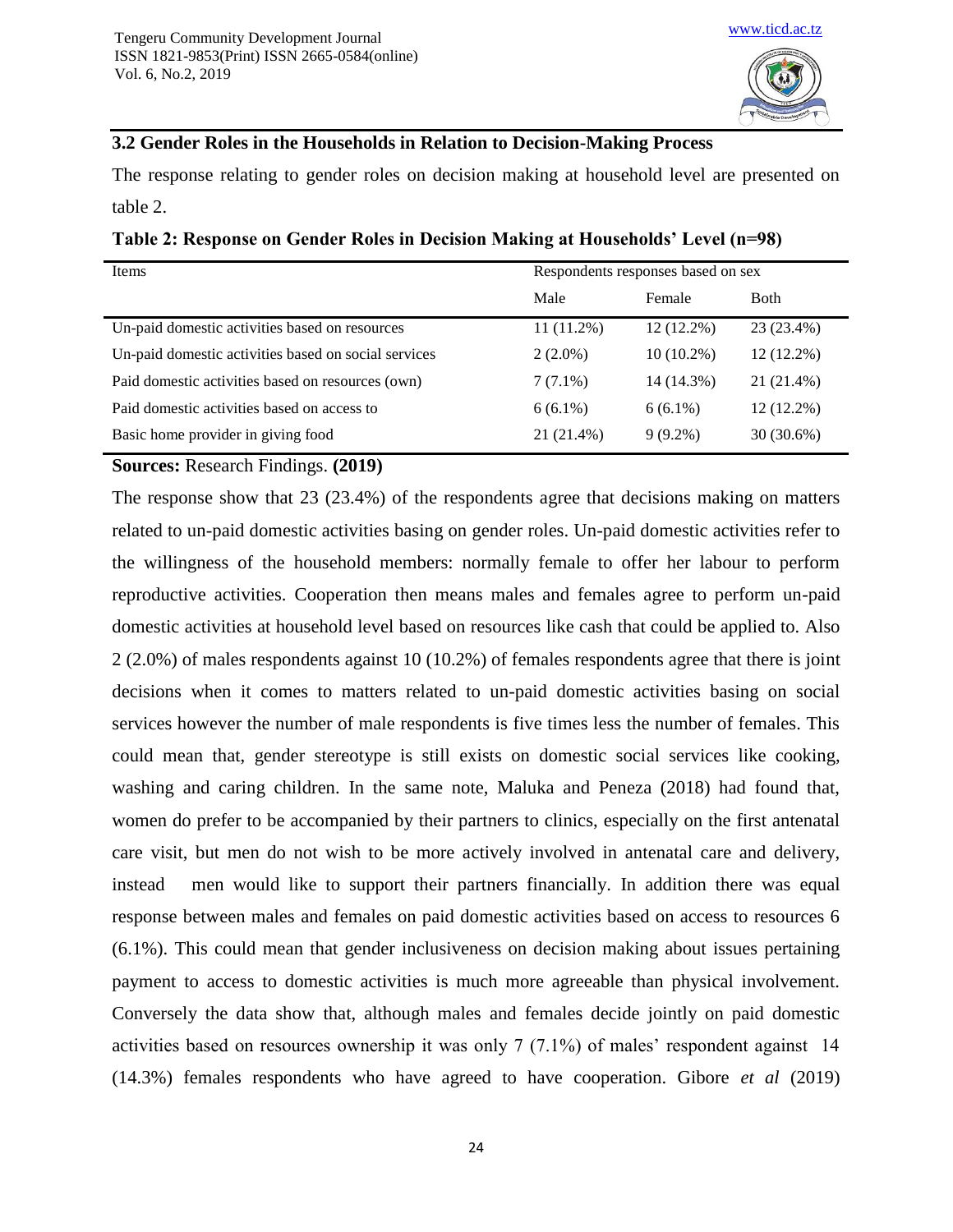

commented that in most families around the world, men tend to be responsible for important choices relating to the allocation of household resources. However, this could have been caused by the presence of single and widowed respondents in the study.

Further, the data show that 30 (30.6%) of the respondents have shown cooperation in reaching decisions on matters related to home provisions like food stuff for welfare of household members, whereby 9 (9.2%) of male respondents and 21 (21.4%) female respondents indicate that decisions on matters related to home provisions are made by male or female respectively.

The findings therefore show that, although there are joint decisions making at the household level between males females on reproductive, productive and community managing activities, decision making processes can be influenced by many factors including gender roles, economic status, and level of education, culture and social interactions. In the same manner Kandusi, (2015),commented that, throughout the history, participation in decision making through processes like voting and vying for leadership positions has been blinded by discrimination and limitation to some members of community specifically women.

# **3.3 Attitude towards Decision Making in Relation to Gender Roles**

The response of the respondents on the attitudes towards decision making in relation to genders roles is presented on table 3 and discussed basing on the categories of males and females at household and leaders

| <b>Sex</b> |            | Categories of respondents |            |
|------------|------------|---------------------------|------------|
|            | Household  | Leaders                   |            |
| Male       | 14 (14.3%) | $4(4.1\%)$                | 18 (18.4%) |
| Female     | 74 (75.5%) | 6(6.1)                    | 80 (81.6%) |
| Total      | 88 (89.8%) | $10(10.2\%)$              | 98 (100%)  |

| Table 3: Attitude towards Decision Making in Relation to Gender Roles |  |  |
|-----------------------------------------------------------------------|--|--|
|                                                                       |  |  |

**Sources:** Research Findings. **(2019)**

The response of the respondents on attitudes towards decision making in relation to gender roles show that 80 (81.6%) have positive attitudes toward decision making in relation to gender roles whereby 75.5% of female respondents were representing households and 6.1% of respondents were female community leaders. Also from males category, 18 (18.4%) that is all males respondents, have shown positive attitudes toward gendered decision making. The findings therefore show that people would prefer decision made basing on gender roles as the discussion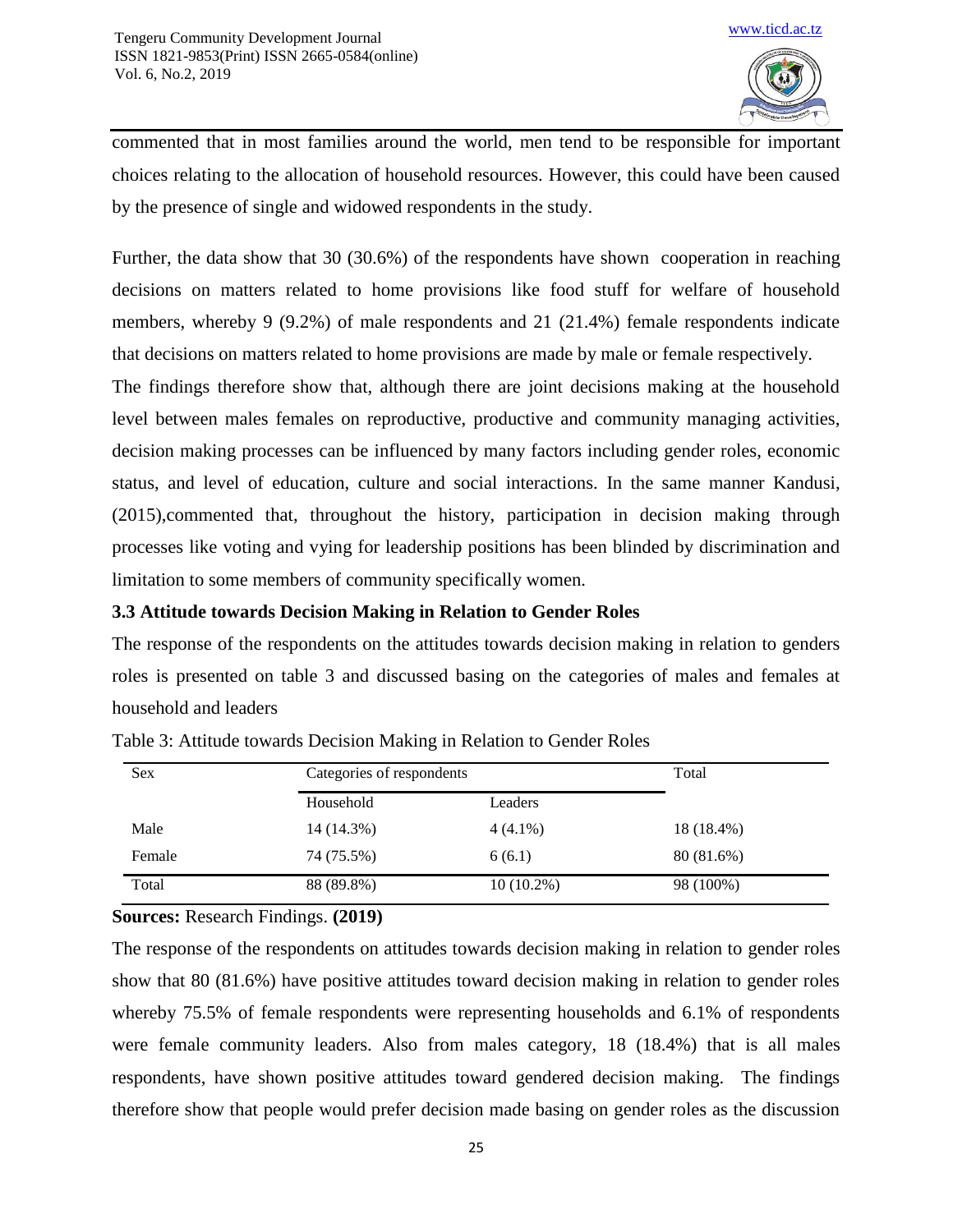

from table 2 on the above highlighted that, only 2.0% of males' respondents agreed joint decisions when it comes to matters related to un-paid domestic activities basing on social services where Maluka and Peneza (2018) supported the idea that the society perceive men as breadwinners and their main role in pregnancy and child birth is primarily to support their partners financially. However attitudes sometimes change due to circumstances as Löfstrand (2018) wrote that, attitudes and opinions change all the time, even within the same individual and in the same conversation. Therefore it is possible to change males' attitude to perform reproductive activities at the household.

#### **4.0 Conclusion and Recommendations**

#### **4.1 Conclusion**

Basing on the findings of this study, there is gender inclusiveness in decision making in the household to some aspects especially on matters pertaining payment to access to domestic activities but decision making on matters related to un-paid domestic activities are still differentiated. There is differentiation of gender roles in relation to involvement of men and women in reproductive activities in the household like child care and escorting partners to clinics. Further the findings show that people would prefer decisions made basing on gender roles where men would like the society to perceive them as breadwinners, contrary to women who would wish their partners (men) assist them like accompanying them to clinics. The condition of differentiating decisions basing on sex is a prolonged tradition. The roles of women and men and gender stereotypes involve feelings, beliefs and behaviours that are formed, nurtured and perpetuated by society, family, institutions, education and religion (EIGE, 2019).However Cooperation between men and women is of important as it has multiplied effects in the economic, social, political, cultural and technological spheres. These effects end up improving the wellbeing of household members. Meena, Rusimbi and Israel (2017) in the study on Women and Political Leadership: facilitating factors in Tanzania had found correlated findings in relation to gender inclusiveness in decision making in the household that women's political leadership lies in socialization processes that begin in the family and community. Therefore societies need to continue receiving awareness in order to bring about change.

#### **4.2 Recommendations**

Gender issues are cross cutting thus all development partners (public, civil society organizations, media and religious institutions) are called upon to continue sensitize communities on the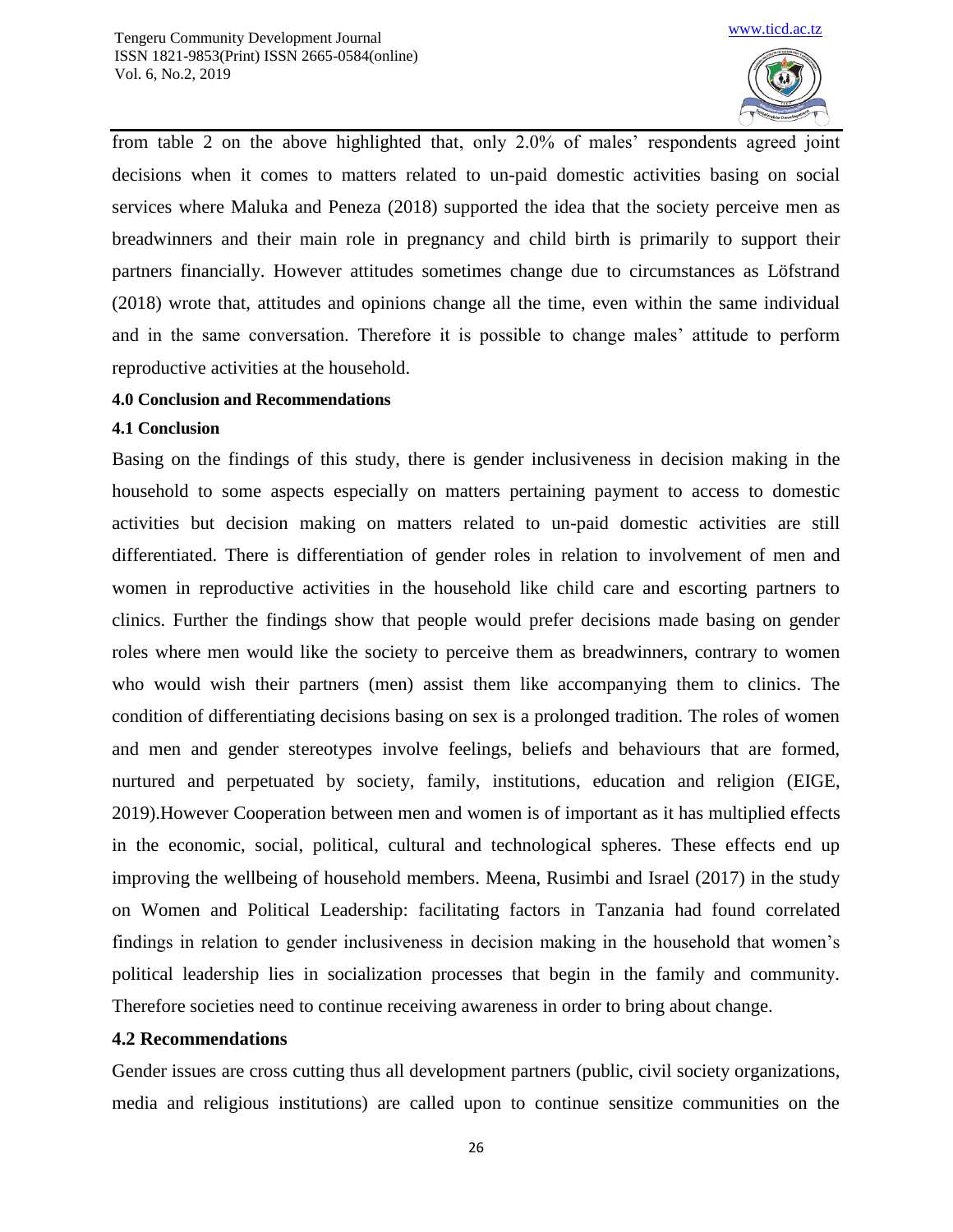

importance of gender equality by mainstreaming gender equality issues in their programmes because gender awareness raising intends to change attitudes, behaviors and beliefs that reinforce inequalities between women and men including gender based violence.